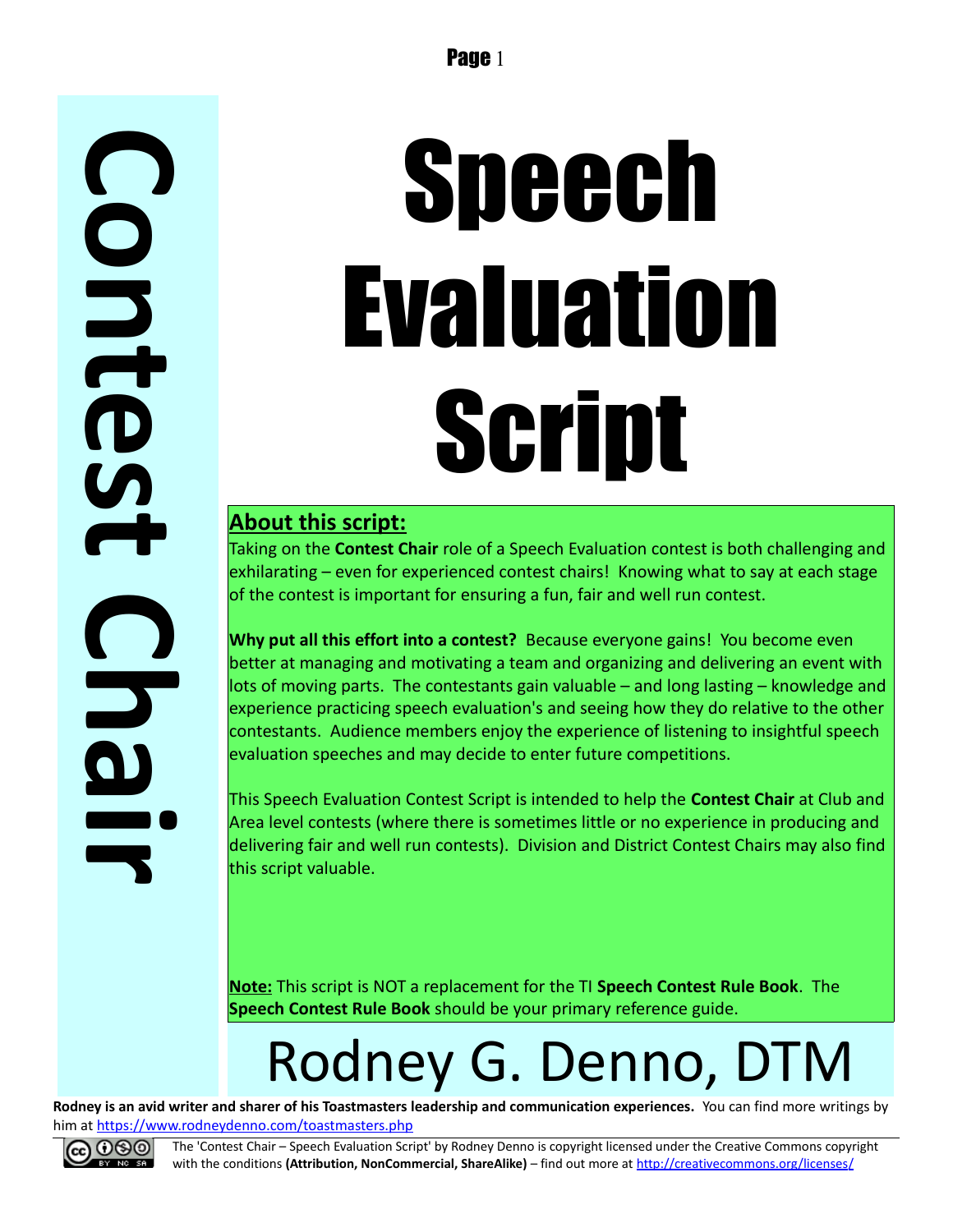Created by Rodney G. Denno, DTM and friends in District 96 (British Columbia, Canada)

#### **30 minutes prior to contest starting**

- 1. Ensure all contestants have filled in and signed the Speaker's Certification of Eligibility and Originality and Contestant Profile forms.
- 2. Ensure Contestant Profile forms have been given to the Contestant Interviewer.

#### **20 minutes prior to contest starting**

- 1. Ensure that the Chief Judge briefs Contest Judges, Timers and Ballot Counters (see 'Chief Judge – Contest Checklist' here <https://www.rodneydenno.com/toastmasters.php> and the 'Chief Judge Checklist' in the Toastmasters International **Speech Contest Rule Book**)
- 2. Contest Chair briefs contestants (Ensure all contestants can see the timing lights from the speaking area) (see Contest Chair Checklist in the Toastmasters International **Speech Contest Rule Book**)

#### **5 minutes prior to contest starting**

Call for all attendees to take their seats

#### **Call the Speech Evaluation Contest to Order**

- 1. Welcome all attendees and contestants.
- 2. Recognize dignitaries in the audience.

#### **Start Contest**

**Note:** To calculate the amount of time this portion of the contest will take...

- Allow 9 minutes for the Test Speaker introduction and speech.
- Allow 5 minutes for each contestant (30 sec to introduce contestant + 3 min 30 sec for each contest speech + 1 min judges)
- **State**: "We will now begin the Speech Evaluation contest. The contest will consist of a Test Speaker delivering a  $5 - 7$  minute speech during which the contestants will listen and make notes on their Evaluation Contestant Notes form. The contestants will then be escorted out of the room – by the Sergeant-at-Arms – and given 5 minutes to compose their evaluations. Each contestant will then be given 2 - 3 minutes to deliver their evaluation speech. Contestants will be judged by a panel of judges."

**Rodney is an avid writer and sharer of his Toastmasters leadership and communication experiences.** You can find more writings by him at<https://www.rodneydenno.com/toastmasters.php>

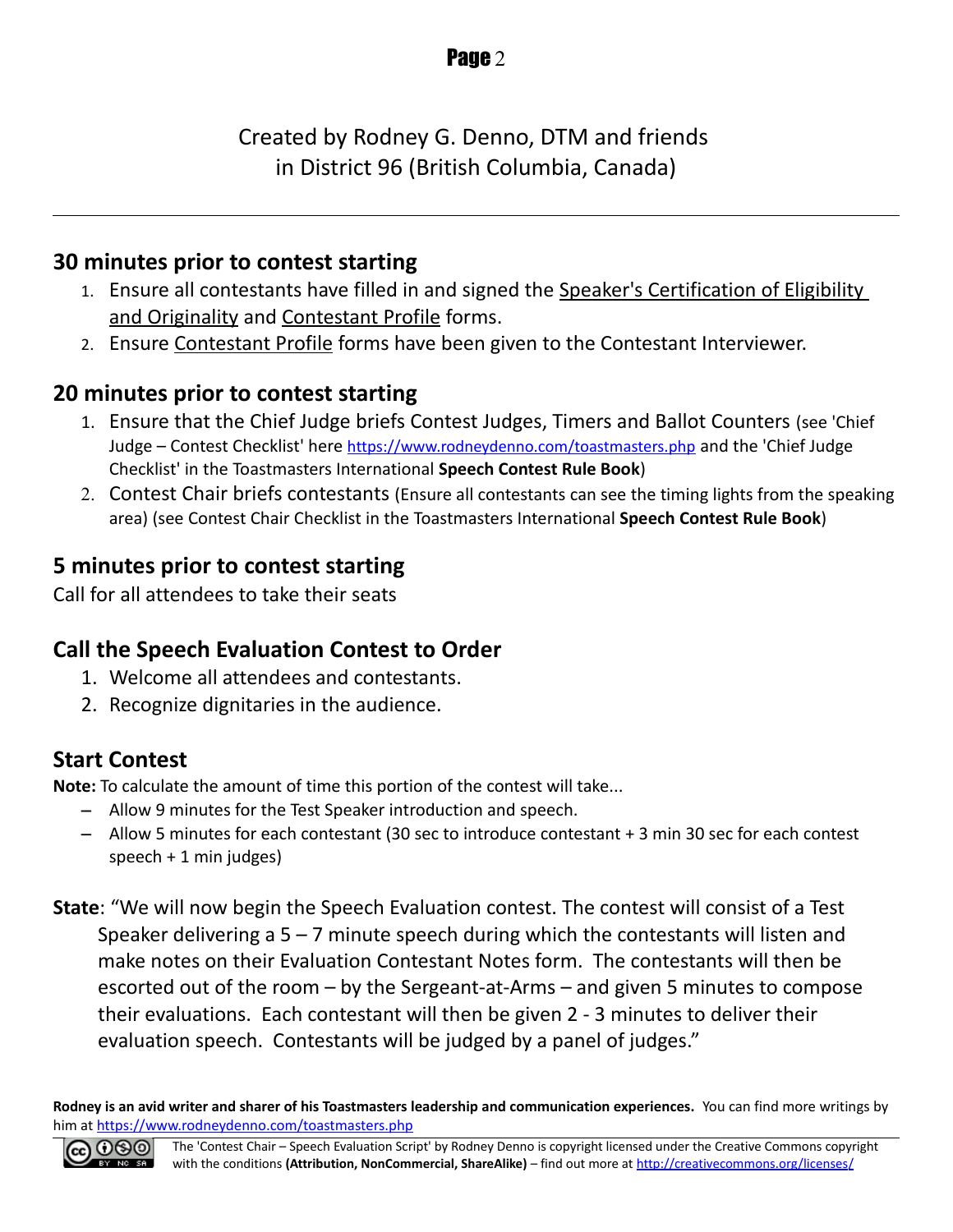**State:** "All contestants and judges participating in this contest are eligible for their roles as per the Toastmasters International Speech Contest Rule Book."

**State:** *"*Contestants and judges are the only ones who may lodge a protest over eligibility or speech content. There is a protocol in place to deal with protests if they arise. Protests will be resolved before the announcement of winners. Once the winners are announced the results are final.*"*

- **State: "**The winner will represent {Club Name, Area Name, Division Name} on  $\qquad$  at the {Area, Division, District} contest to be held at
- **State**: "These proceedings are designed to ensure that we run a fair contest and that each contestant is given a level playing field on which to compete. The following announcements are made in the interest of having a distraction-free environment for our contestants."
	- 1. Please place all cell phones or other devices that make audible noises either off or on silent.
	- 2. No photography of the contestants is allowed during the contest. There will be photo opportunities after the contest. Videotaping is allowed only if the contestant has given their approval in advance.
	- 3. Once the contest has begun, members of the audience are asked to refrain from leaving and/or re-entering the room. If you must leave, please do so during the times of silence between contestant speeches. The sergeant-at-arms will not allow anyone to enter the room during a contestant's speech."
- **Ask**: "Chief Judge, have the Contest Judges, Timers and Ballot Counters been briefed and are we ready to proceed with the contest?" *Wait for an affirmative reply.*
- **State**: "As contest chair I have briefed all the contestants regarding minimum and maximum time limits and stage area."
- **State**: "In order to allow the judges time to mark their ballots, we will have one minute of silence after each contestant's speech, and we will have two minutes of silence after the last contestant's speech until all the ballots have been collected."

**Rodney is an avid writer and sharer of his Toastmasters leadership and communication experiences.** You can find more writings by him at<https://www.rodneydenno.com/toastmasters.php>

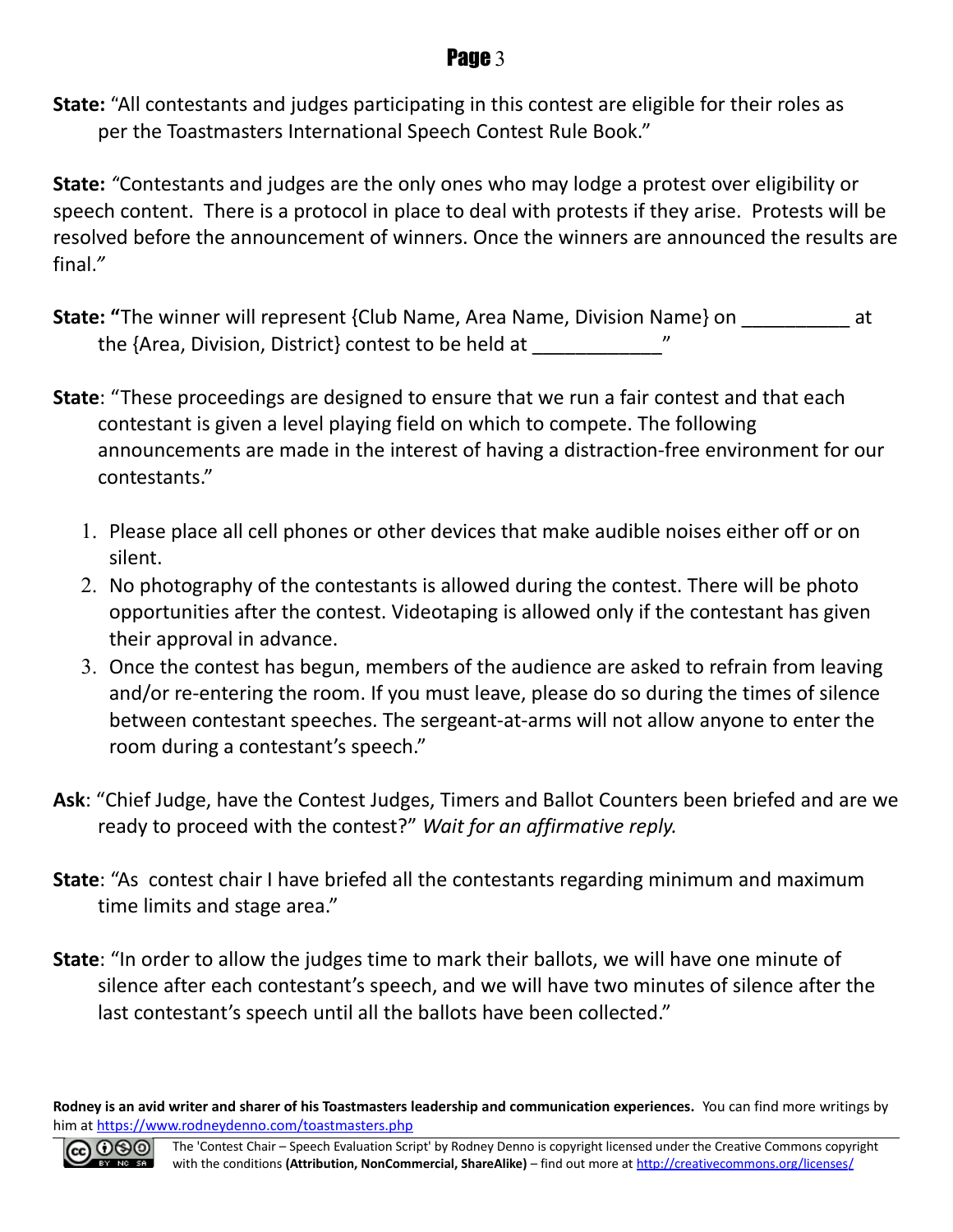- **Ask**: "Timer, will you signal me when one minute has elapsed between contestant speeches?" *Wait for an affirmative reply.*
- **State**: "The speaking order for the contest was determined earlier by having our contestants draw for position. The speaking order for the contest will be:"

| 1. | Name |  |
|----|------|--|
| 2. |      |  |
| 3. |      |  |
| 4. |      |  |
| 5. |      |  |
| 6. | Name |  |

**State** – "Each contestant will be introduced only by their contestant number and their name."

**Ask**: "Are there any questions? If not, we will now proceed with the speeches."

| <b>State</b> - "Please welcome" | . The title of his/her |  |
|---------------------------------|------------------------|--|
| speech is                       |                        |  |

At the end of the Test Speech thank the speaker and...

**State** – "Sergeant-at-Arms, please escort the contestants from the room and allow them 5 minutes to compose their evaluations. At which time you will take all notes from each contestant, except contestant number one, and provide them with their notes only at the time they are scheduled to present their evaluation."

**Ask:** "Timer, will you signal me when 5 minutes has elapsed? *Wait for an affirmative reply.*

Once the contestants have left the room you can use the 5 minutes to interview the Test Speaker.

**Rodney is an avid writer and sharer of his Toastmasters leadership and communication experiences.** You can find more writings by him at<https://www.rodneydenno.com/toastmasters.php>

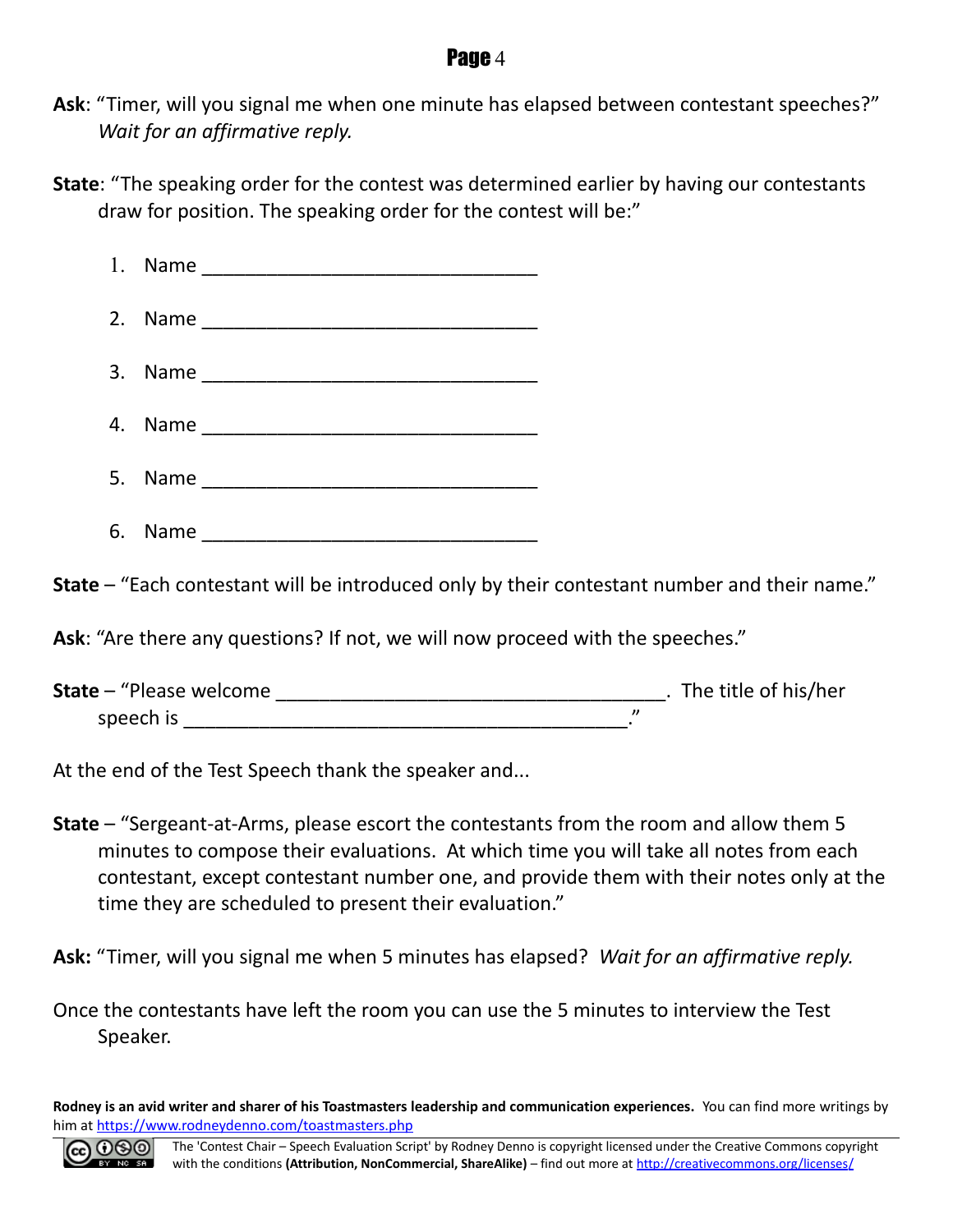At the end of 5 minutes signal to the Sergeant-at-Arms to escort the first contestant into the room.

**For each contestant, State** - "contestant #, (contestant name)"

*NOTE: Lead applause before and after each speech. Provide one minute of silence between speeches.*

**After the last evaluation, State**: "May we please have silence until all the ballots have been collected? Judges, please hold your ballots up when you have completed them."

*Note: At this time the Ballot Counters and the Chief Judge will collect the ballots. After all the ballots have been collected and the Chief Judge and Ballot Counters have left the room you can introduce the Contestant Interviewer.*

#### **Contestant Interviews**

Contestant Interviewer interviews each contestant – using materials from the Contestants Profile - and presents each contestant with their Certificate of Participation.

**Note:** While a protest is very rare - this is the most likely time for it to be lodged. It must be dealt with immediately. Protest can only be based on eligibility and speech originality and must be lodged with the Chief Judge and Contest Chair only by another contestant or by a judge. (See the section titled 'Protests and Disqualifications' in the Toastmasters International **Speech Contest Rule Book.**)

During the contestant interviews the Chief Judge and Ballot Counters will be processing the judges ballots and tabulating the results. When this is completed the Chief Judge will return

**Rodney is an avid writer and sharer of his Toastmasters leadership and communication experiences.** You can find more writings by him at<https://www.rodneydenno.com/toastmasters.php>

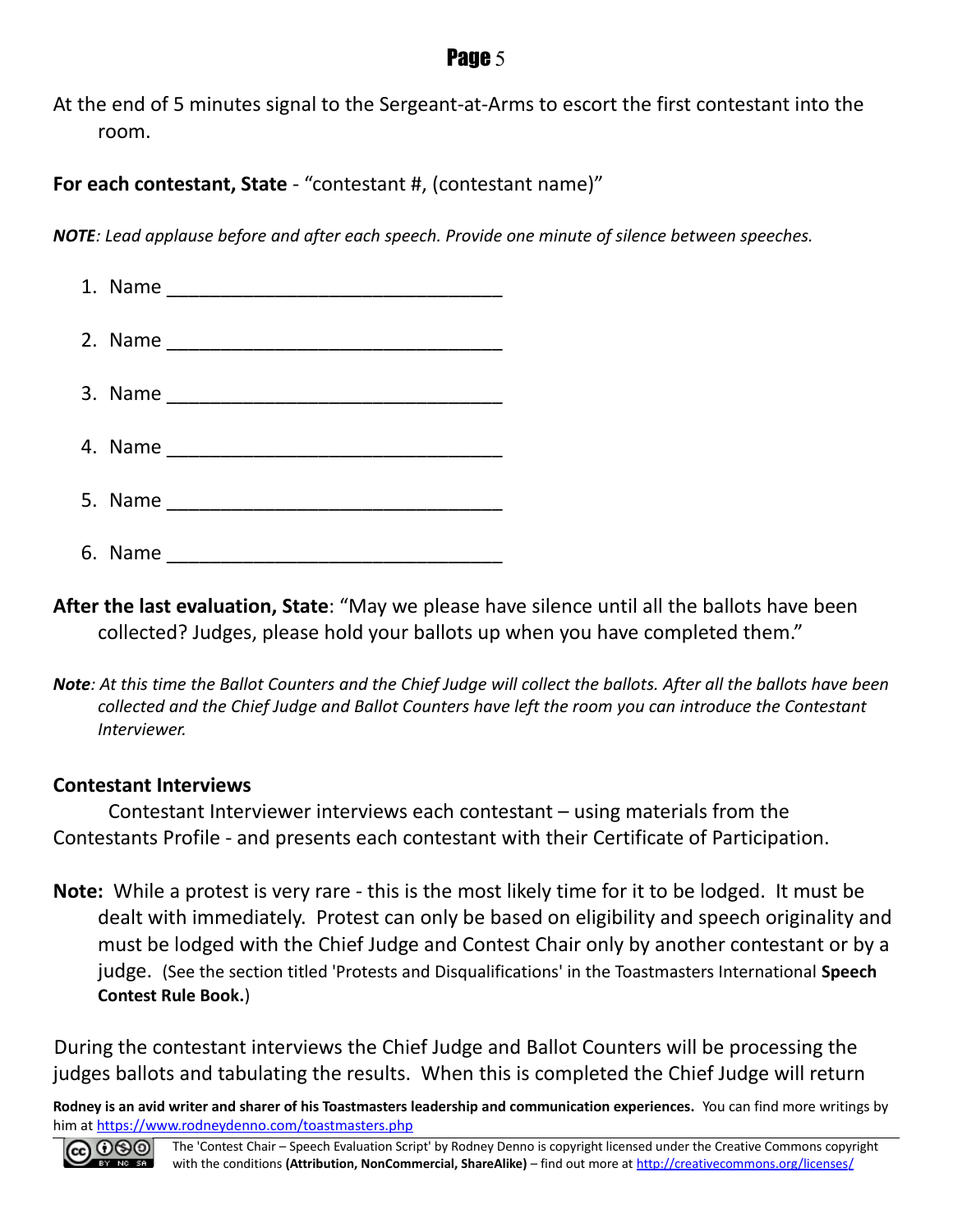and provide you with the Results Form and the filled in  $1^{st}$ ,  $2^{nd}$  and  $3^{rd}$  place certificates. The Results Form will indicate if there were any disqualifications based on time.

#### **Announce Contest Results and Present Certificates**

Invite the highest level dignitary in the room to help present the awards.

**State:** "There were no {or one, two, etc.} disqualifications."

You may wish to present the certificates in reverse order so suspense is built up in anticipation of who the winner will be.

Thank the Chief Judge, Timers, Ballot Counters and Anonymous Judges for their contributions to making this a fair and well run contest.

Thank the contestants for their efforts and courage to compete in this contest.

Thank any other volunteers that may have helped make the contest a success.

#### **Adjourn the Speech Evaluation contest.**

#### **Contest Wrap Up Paperwork**

Ensure that the Chief Judge has completed the Notification of Contest Winners form and sent it to the next contest level... Club Contest – send to Area Director Area Contest – send to Division Director Division Contest – send to District Chief Judge

**Rodney is an avid writer and sharer of his Toastmasters leadership and communication experiences.** You can find more writings by him at<https://www.rodneydenno.com/toastmasters.php>